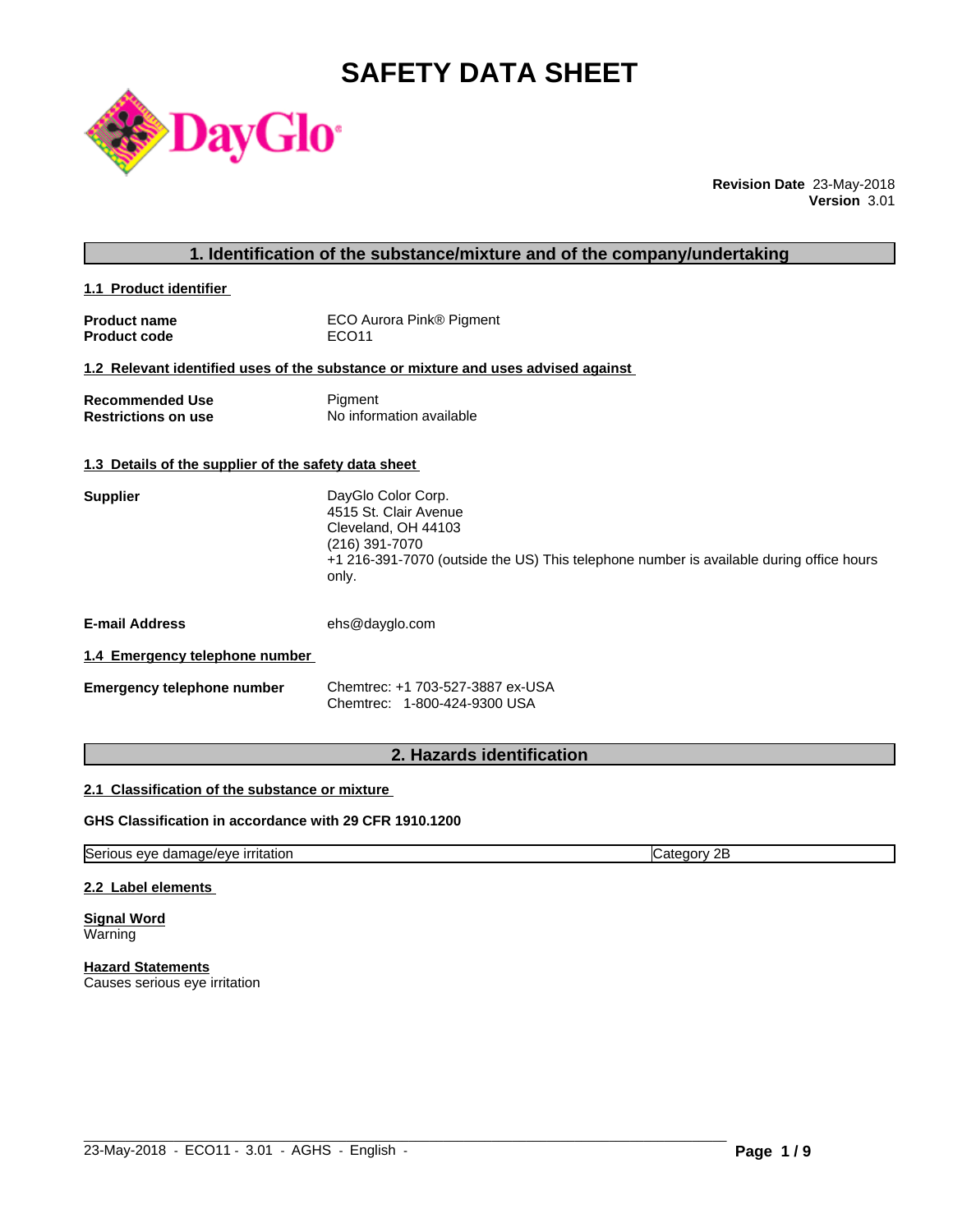

**Precautionary Statements - Prevention** Wash face, hands and any exposed skin thoroughly after handling Wear eye protection/ face protection

#### **Precautionary Statements - Response**

IF IN EYES: Rinse cautiously with water for several minutes. Remove contact lenses, if present and easy to do. Continue rinsing If eye irritation persists: Get medical advice/attention

#### **2.3. Other Hazards Hazards not otherwise classified (HNOC)** Not Applicable

#### **2.4 Other information**

Not Applicable

**Unknown Acute Toxicity** <1% of the mixture consists of ingredient(s) of unknown toxicity

## **3. Composition/Information on Ingredients**

## **Substance**

**Mixture**

| <b>Chemical Name</b>                                                               | <b>CAS No.</b> | $\mathbf{a}$<br><br>Weight-% |
|------------------------------------------------------------------------------------|----------------|------------------------------|
| $\cdots$<br>$\overline{A}$<br>(tetrachlorozincate)<br>Basic<br>. .<br>Violet<br>◡. | 73398-89-      |                              |
| ᄓᇬ<br>Basic<br>neu<br>.                                                            | $3068-39-$     |                              |

The exact percentage (concentration) of composition has been withheld as a trade secret.

## **4. First aid measures**

## **4.1 Description of first-aid measures**

| General advice                                                  | No information available.                                                                                                                                                                                               |  |
|-----------------------------------------------------------------|-------------------------------------------------------------------------------------------------------------------------------------------------------------------------------------------------------------------------|--|
| Eye contact                                                     | Immediately flush with plenty of water. After initial flushing, remove any contact lenses and<br>continue flushing for at least 15 minutes. Keep eye wide open while rinsing. If symptoms<br>persist, call a physician. |  |
| Skin contact                                                    | Immediate medical attention is not required. Wash off with soap and water.                                                                                                                                              |  |
| Inhalation                                                      | Immediate medical attention is not required. Move to fresh air.                                                                                                                                                         |  |
| Ingestion                                                       | Do NOT induce vomiting. Drink plenty of water. Consult a physician.                                                                                                                                                     |  |
| 4.2 Most important symptoms and effects, both acute and delayed |                                                                                                                                                                                                                         |  |
| Symptoms                                                        | See Section 2.2, Label Elements and/or Section 11, Toxicological effects.                                                                                                                                               |  |
|                                                                 | 4.3 Indication of any immediate medical attention and special treatment needed                                                                                                                                          |  |
| Notes to physician                                              | Treat symptomatically.                                                                                                                                                                                                  |  |
|                                                                 |                                                                                                                                                                                                                         |  |

 $\_$  ,  $\_$  ,  $\_$  ,  $\_$  ,  $\_$  ,  $\_$  ,  $\_$  ,  $\_$  ,  $\_$  ,  $\_$  ,  $\_$  ,  $\_$  ,  $\_$  ,  $\_$  ,  $\_$  ,  $\_$  ,  $\_$  ,  $\_$  ,  $\_$  ,  $\_$  ,  $\_$  ,  $\_$  ,  $\_$  ,  $\_$  ,  $\_$  ,  $\_$  ,  $\_$  ,  $\_$  ,  $\_$  ,  $\_$  ,  $\_$  ,  $\_$  ,  $\_$  ,  $\_$  ,  $\_$  ,  $\_$  ,  $\_$  ,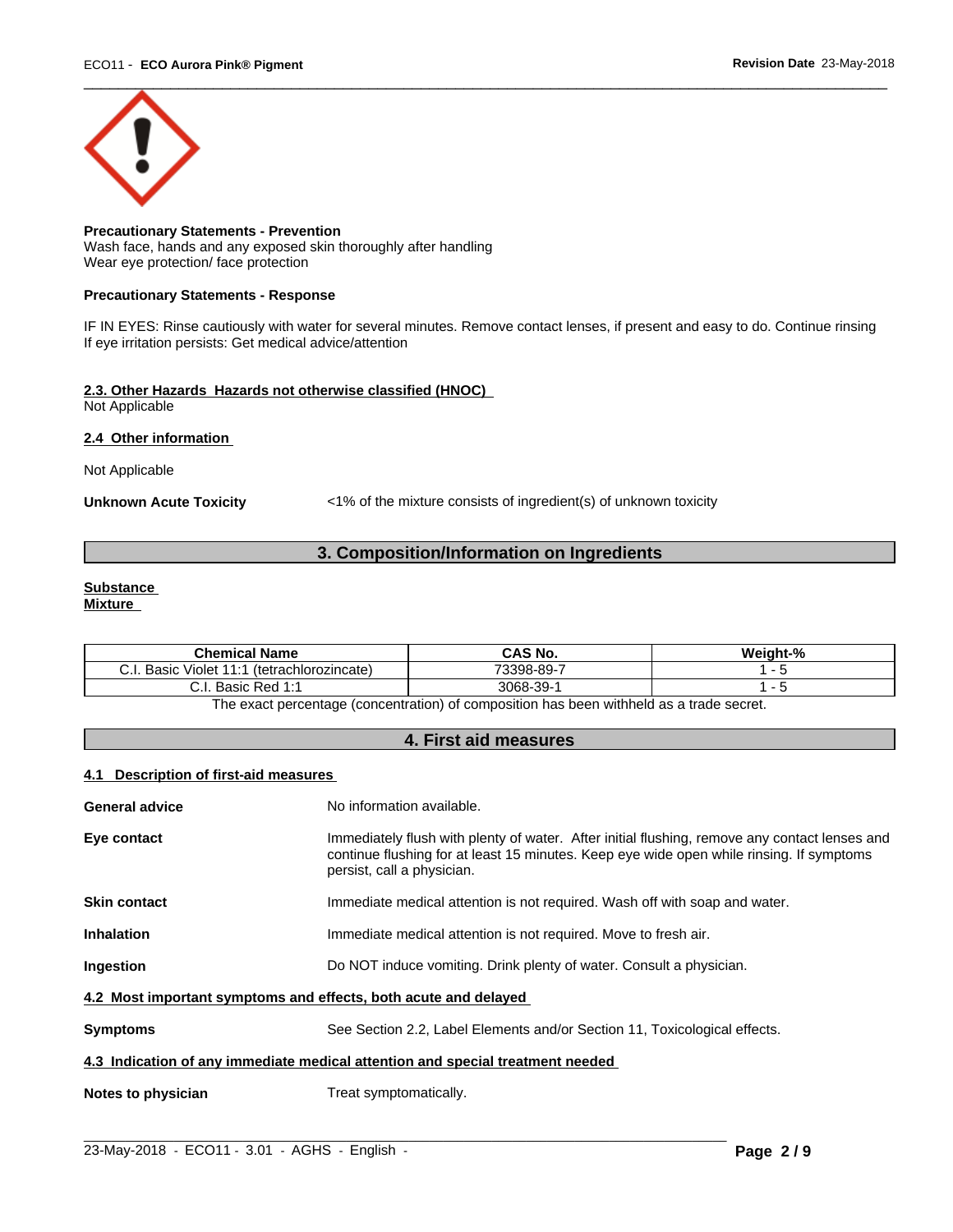## **5. Fire-Fighting Measures**

 $\overline{\phantom{a}}$  ,  $\overline{\phantom{a}}$  ,  $\overline{\phantom{a}}$  ,  $\overline{\phantom{a}}$  ,  $\overline{\phantom{a}}$  ,  $\overline{\phantom{a}}$  ,  $\overline{\phantom{a}}$  ,  $\overline{\phantom{a}}$  ,  $\overline{\phantom{a}}$  ,  $\overline{\phantom{a}}$  ,  $\overline{\phantom{a}}$  ,  $\overline{\phantom{a}}$  ,  $\overline{\phantom{a}}$  ,  $\overline{\phantom{a}}$  ,  $\overline{\phantom{a}}$  ,  $\overline{\phantom{a}}$ 

## **5.1 Extinguishing media**

#### **Suitable extinguishing media**

Use extinguishing measures that are appropriate to local circumstances and the surrounding environment.

**Unsuitable Extinguishing Media** None.

#### **5.2 Special hazards arising from the substance or mixture**

#### **Special Hazard**

None known based on information supplied.

**Hazardous Combustion Products** Carbon oxides. Nitrogen oxides (NOx).

#### **Explosion Data**

**Sensitivity to Mechanical Impact** None.

**Sensitivity to Static Discharge** Fine dust dispersed in air, in sufficient concentrations, and in the presence of an ignition source is a potential dust explosion hazard.

### **5.3 Advice for firefighters**

As in any fire, wear self-contained breathing apparatus pressure-demand, MSHA/NIOSH (approved or equivalent) and full protective gear.

## **6. Accidental Release Measures**

### **6.1 Personal precautions, protective equipment and emergency procedures**

Ensure adequate ventilation, especially in confined areas. Use personal protective equipment.

#### **6.2 Environmental precautions**

Dust deposits should not be allowed to accumulate on surfaces as these may form an explosive mixture if they are released into the atmosphere in sufficient concentration. Avoid dispersal of dust in the air (i.e., cleaning dusty surfaces with compressed air). Nonsparking tools should be used. Prevent product from entering drains.

#### **6.3 Methods and materials for containment and cleaning up**

| <b>Methods for Containment</b> | Prevent dust cloud. Cover powder spill with plastic sheet or tarp to minimize spreading.                                                                                                                                                                                                                                                                                                |
|--------------------------------|-----------------------------------------------------------------------------------------------------------------------------------------------------------------------------------------------------------------------------------------------------------------------------------------------------------------------------------------------------------------------------------------|
| Methods for cleaning up        | Avoid dust formation. Take precautionary measures against static discharges. Do not dry<br>sweep dust. Wet dust with water before sweeping or use a vacuum to collect dust. Use<br>personal protective equipment. Take up mechanically and collect in suitable container for<br>disposal. Prevent product from entering drains. Keep in suitable and closed containers for<br>disposal. |

## **7. Handling and storage**

#### **7.1 Precautions for safe handling**

| Advice on safe handling | Avoid dust formation. Take precautionary measures against static discharges. Fine dust<br>dispersed in air may ignite. Wear personal protective equipment. |
|-------------------------|------------------------------------------------------------------------------------------------------------------------------------------------------------|
| <b>Hygiene measures</b> | When using, do not eat, drink or smoke. Handle in accordance with good industrial hygiene<br>and safety practice.                                          |
|                         |                                                                                                                                                            |

## **7.2 Conditions for safe storage, including any incompatibilities**

**Storage Conditions** Keep tightly closed in a dry and cool place.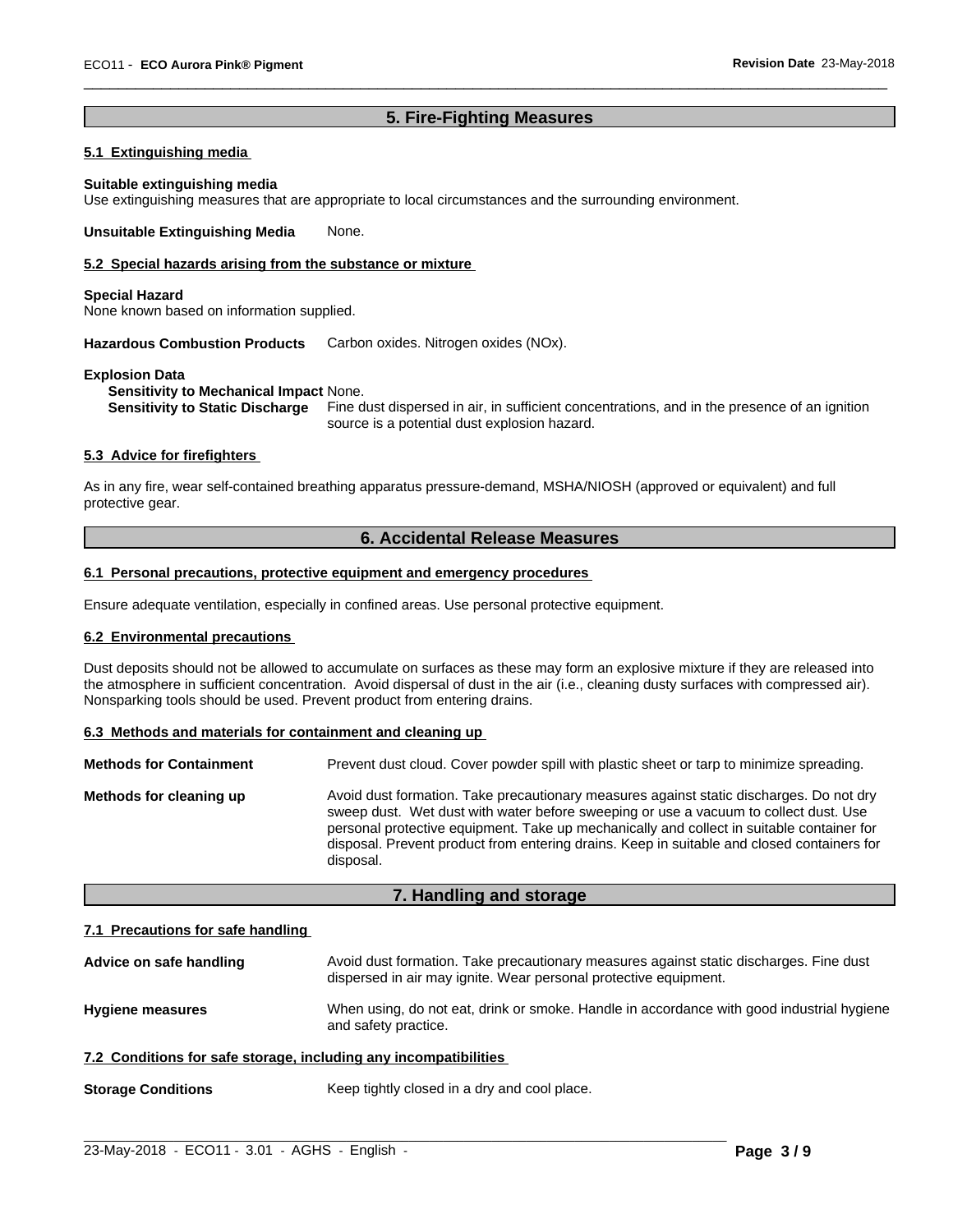**Materials to Avoid** No materials to be especially mentioned.

## **8. Exposure controls/personal protection**

 $\overline{\phantom{a}}$  ,  $\overline{\phantom{a}}$  ,  $\overline{\phantom{a}}$  ,  $\overline{\phantom{a}}$  ,  $\overline{\phantom{a}}$  ,  $\overline{\phantom{a}}$  ,  $\overline{\phantom{a}}$  ,  $\overline{\phantom{a}}$  ,  $\overline{\phantom{a}}$  ,  $\overline{\phantom{a}}$  ,  $\overline{\phantom{a}}$  ,  $\overline{\phantom{a}}$  ,  $\overline{\phantom{a}}$  ,  $\overline{\phantom{a}}$  ,  $\overline{\phantom{a}}$  ,  $\overline{\phantom{a}}$ 

## **8.1 Exposure Guidelines**

## **8.2 Appropriate engineering controls**

| <b>Engineering Measures</b> | Showers              |  |
|-----------------------------|----------------------|--|
|                             | Eyewash stations     |  |
|                             | Ventilation systems. |  |

## **8.3 Individual protection measures, such as personal protective equipment**

| <b>Eye/Face Protection</b>    | Safety glasses with side-shields.                                                                              |
|-------------------------------|----------------------------------------------------------------------------------------------------------------|
| Skin and body protection      | Wear chemical resistant footwear and clothing such as gloves, an apron or a whole body<br>suit as appropriate. |
| <b>Respiratory protection</b> | . NIOSH/MSHA approved respiratory protection should be worn if exposure is anticipated.                        |
| <b>Hygiene measures</b>       | See section 7 for more information                                                                             |

 $\_$  ,  $\_$  ,  $\_$  ,  $\_$  ,  $\_$  ,  $\_$  ,  $\_$  ,  $\_$  ,  $\_$  ,  $\_$  ,  $\_$  ,  $\_$  ,  $\_$  ,  $\_$  ,  $\_$  ,  $\_$  ,  $\_$  ,  $\_$  ,  $\_$  ,  $\_$  ,  $\_$  ,  $\_$  ,  $\_$  ,  $\_$  ,  $\_$  ,  $\_$  ,  $\_$  ,  $\_$  ,  $\_$  ,  $\_$  ,  $\_$  ,  $\_$  ,  $\_$  ,  $\_$  ,  $\_$  ,  $\_$  ,  $\_$  ,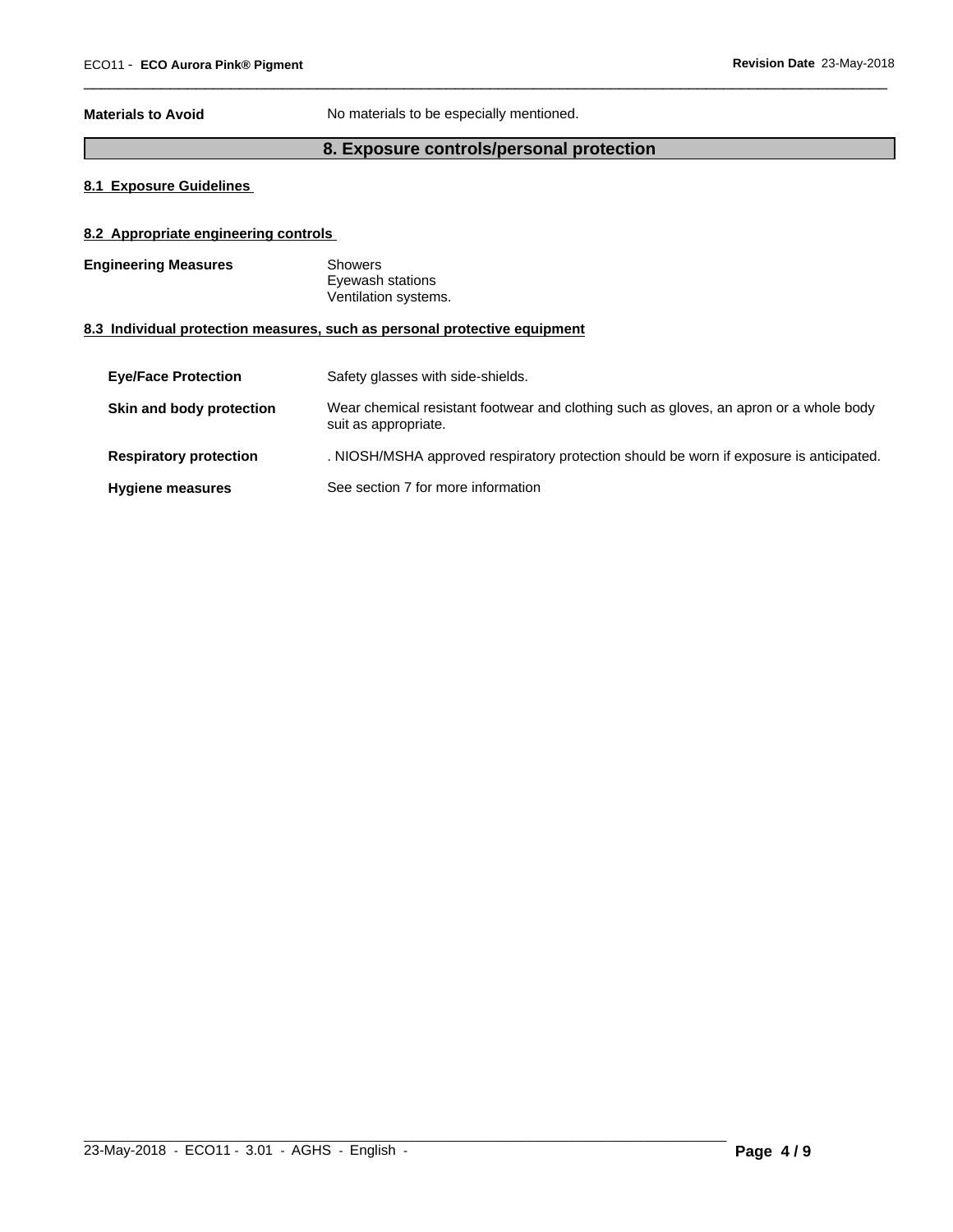## **9. Physical and chemical properties**

 $\overline{\phantom{a}}$  ,  $\overline{\phantom{a}}$  ,  $\overline{\phantom{a}}$  ,  $\overline{\phantom{a}}$  ,  $\overline{\phantom{a}}$  ,  $\overline{\phantom{a}}$  ,  $\overline{\phantom{a}}$  ,  $\overline{\phantom{a}}$  ,  $\overline{\phantom{a}}$  ,  $\overline{\phantom{a}}$  ,  $\overline{\phantom{a}}$  ,  $\overline{\phantom{a}}$  ,  $\overline{\phantom{a}}$  ,  $\overline{\phantom{a}}$  ,  $\overline{\phantom{a}}$  ,  $\overline{\phantom{a}}$ 

## **9.1 Information on basic physical and chemical properties**

| <b>Physical state</b>                                                                                                                                                                                                                                                                                                                                       | Solid                                 |                                                      |                          |
|-------------------------------------------------------------------------------------------------------------------------------------------------------------------------------------------------------------------------------------------------------------------------------------------------------------------------------------------------------------|---------------------------------------|------------------------------------------------------|--------------------------|
| Appearance                                                                                                                                                                                                                                                                                                                                                  | Powder                                | Color                                                | Pink                     |
| Odor                                                                                                                                                                                                                                                                                                                                                        | Mild                                  | <b>Odor Threshold</b>                                | No information available |
| <b>Property</b>                                                                                                                                                                                                                                                                                                                                             | <b>Values</b>                         | Remarks • Methods                                    |                          |
| рH<br><b>Melting/freezing point</b>                                                                                                                                                                                                                                                                                                                         | Not Applicable<br>145-150 °C          |                                                      |                          |
| <b>Boiling point/boiling range</b><br><b>Flash Point</b>                                                                                                                                                                                                                                                                                                    | Not applicable<br>Not Applicable      | No information available<br>No information available |                          |
| <b>Evaporation rate</b>                                                                                                                                                                                                                                                                                                                                     | Not Applicable                        | No information available                             |                          |
| Flammability (solid, gas)<br><b>Flammability Limits in Air</b>                                                                                                                                                                                                                                                                                              |                                       | No information available                             |                          |
| upper flammability limit                                                                                                                                                                                                                                                                                                                                    |                                       | No information available                             |                          |
| lower flammability limit                                                                                                                                                                                                                                                                                                                                    |                                       | No information available                             |                          |
| Vapor pressure                                                                                                                                                                                                                                                                                                                                              | Not Applicable                        |                                                      |                          |
| Vapor density<br><b>Specific Gravity</b>                                                                                                                                                                                                                                                                                                                    | Not Applicable<br>1.2                 |                                                      |                          |
| <b>Water solubility</b>                                                                                                                                                                                                                                                                                                                                     | Insoluble in water                    |                                                      |                          |
| Solubility in other solvents<br><b>Partition coefficient</b>                                                                                                                                                                                                                                                                                                |                                       | No information available<br>No information available |                          |
| <b>Autoignition temperature</b>                                                                                                                                                                                                                                                                                                                             |                                       | No information available                             |                          |
| <b>Decomposition temperature</b><br>Viscosity, kinematic                                                                                                                                                                                                                                                                                                    |                                       | No information available<br>No information available |                          |
| Viscosity, dynamic                                                                                                                                                                                                                                                                                                                                          |                                       | No information available                             |                          |
| <b>Explosive properties</b>                                                                                                                                                                                                                                                                                                                                 | Fine dust dispersed in air may ignite |                                                      |                          |
| <b>Oxidizing Properties</b>                                                                                                                                                                                                                                                                                                                                 |                                       | No information available                             |                          |
| 9.2 Other information<br>$\mathbf{A}$ $\mathbf{A}$ $\mathbf{A}$ $\mathbf{A}$ $\mathbf{A}$ $\mathbf{A}$ $\mathbf{A}$ $\mathbf{A}$ $\mathbf{A}$ $\mathbf{A}$ $\mathbf{A}$ $\mathbf{A}$ $\mathbf{A}$ $\mathbf{A}$ $\mathbf{A}$ $\mathbf{A}$ $\mathbf{A}$ $\mathbf{A}$ $\mathbf{A}$ $\mathbf{A}$ $\mathbf{A}$ $\mathbf{A}$ $\mathbf{A}$ $\mathbf{A}$ $\mathbf{$ |                                       |                                                      |                          |

**Volatile organic compounds (VOC)** None **content**

## **10. Stability and Reactivity**

 $\_$  ,  $\_$  ,  $\_$  ,  $\_$  ,  $\_$  ,  $\_$  ,  $\_$  ,  $\_$  ,  $\_$  ,  $\_$  ,  $\_$  ,  $\_$  ,  $\_$  ,  $\_$  ,  $\_$  ,  $\_$  ,  $\_$  ,  $\_$  ,  $\_$  ,  $\_$  ,  $\_$  ,  $\_$  ,  $\_$  ,  $\_$  ,  $\_$  ,  $\_$  ,  $\_$  ,  $\_$  ,  $\_$  ,  $\_$  ,  $\_$  ,  $\_$  ,  $\_$  ,  $\_$  ,  $\_$  ,  $\_$  ,  $\_$  ,

#### **10.1 Reactivity**

No dangerous reaction known under conditions of normal use

### **10.2 Chemical stability**

Stable

### **10.3 Possibility of hazardous reactions**

None under normal processing.

#### **10.4 Conditions to Avoid**

Dust formation. Take precautionary measures against static discharges.

## **10.5 Incompatible Materials**

None known based on information supplied.

## **10.6 Hazardous Decomposition Products**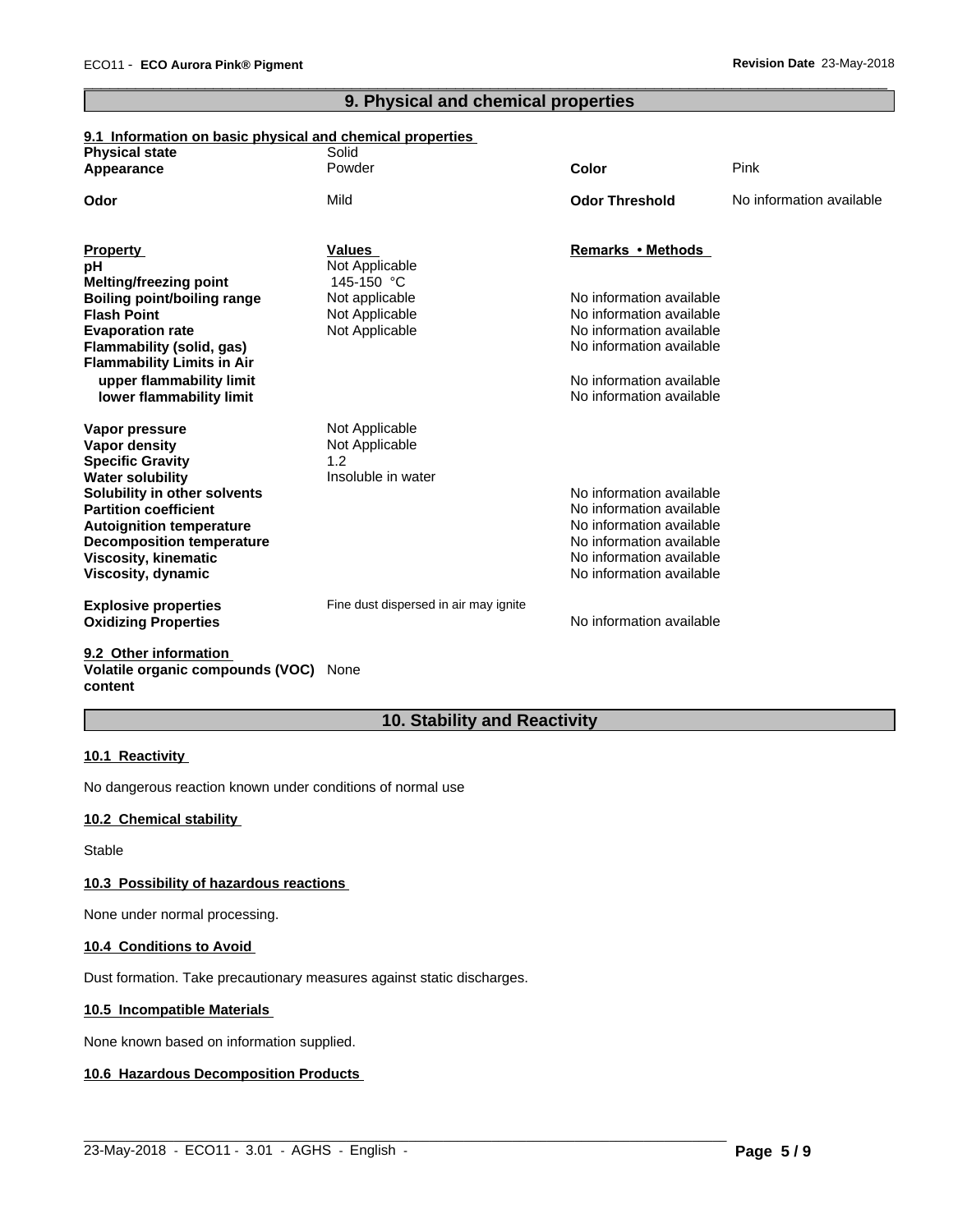None known based on information supplied.

## **11. Toxicological information**

 $\overline{\phantom{a}}$  ,  $\overline{\phantom{a}}$  ,  $\overline{\phantom{a}}$  ,  $\overline{\phantom{a}}$  ,  $\overline{\phantom{a}}$  ,  $\overline{\phantom{a}}$  ,  $\overline{\phantom{a}}$  ,  $\overline{\phantom{a}}$  ,  $\overline{\phantom{a}}$  ,  $\overline{\phantom{a}}$  ,  $\overline{\phantom{a}}$  ,  $\overline{\phantom{a}}$  ,  $\overline{\phantom{a}}$  ,  $\overline{\phantom{a}}$  ,  $\overline{\phantom{a}}$  ,  $\overline{\phantom{a}}$ 

#### **11.1 Acute toxicity**

#### **Numerical measures of toxicity: Product Information**

| LD50 Oral:        | LC50 (Dust/Mist)             |
|-------------------|------------------------------|
| 2,000 mg/kg (rat) | mg/l (4 hours) (rat)<br>5.53 |

#### **The following values are calculated based on chapter 3.1 of the GHS document**

Unknown Acute Toxicity  $\langle 1\%$  of the mixture consists of ingredient(s) of unknown toxicity

| Oral LD50        | 23,248.00 mg/kg |
|------------------|-----------------|
| LC50 (Dust/Mist) | 80.90 mg/l      |

#### **Numerical measures of toxicity: Component Information**

| <b>Chemical Name</b>                 | ∟D50 Oral                   | <b>LD50 Dermal</b>       | <b>LC50 Inhalation</b> |
|--------------------------------------|-----------------------------|--------------------------|------------------------|
| l. Basic Violet 11:1<br>C.I.         | Rat)<br>$220 \text{ mg/kg}$ | $\overline{\phantom{a}}$ | $0.83$ mg/l (4 hour)   |
| (tetrachlorozincate)<br>73398-89-7   |                             |                          |                        |
| . Basic Red 1:1<br>C.I.<br>3068-39-1 | 449 mg/kg (Rat)             | 2,500 mg/kg (Rat)        | $0.05$ mg/l (4 hour)   |

## **11.2 Information on toxicologicaleffects**

#### **Skin corrosion/irritation**

Product Information • May cause irritation Component Information • No information available

#### **Serious eye damage/eye irritation**

Product Information • Irritating to eyes

Component Information • No information available

## **Respiratory or skin sensitization**

Product Information • No information available Component Information • No information available

#### **Germ cell mutagenicity**

Product Information • No information available Component Information • No information available

#### **Carcinogenicity**

Product Information • Contains no ingredient listed as a carcinogen Component Information • No information available

#### **Reproductive toxicity**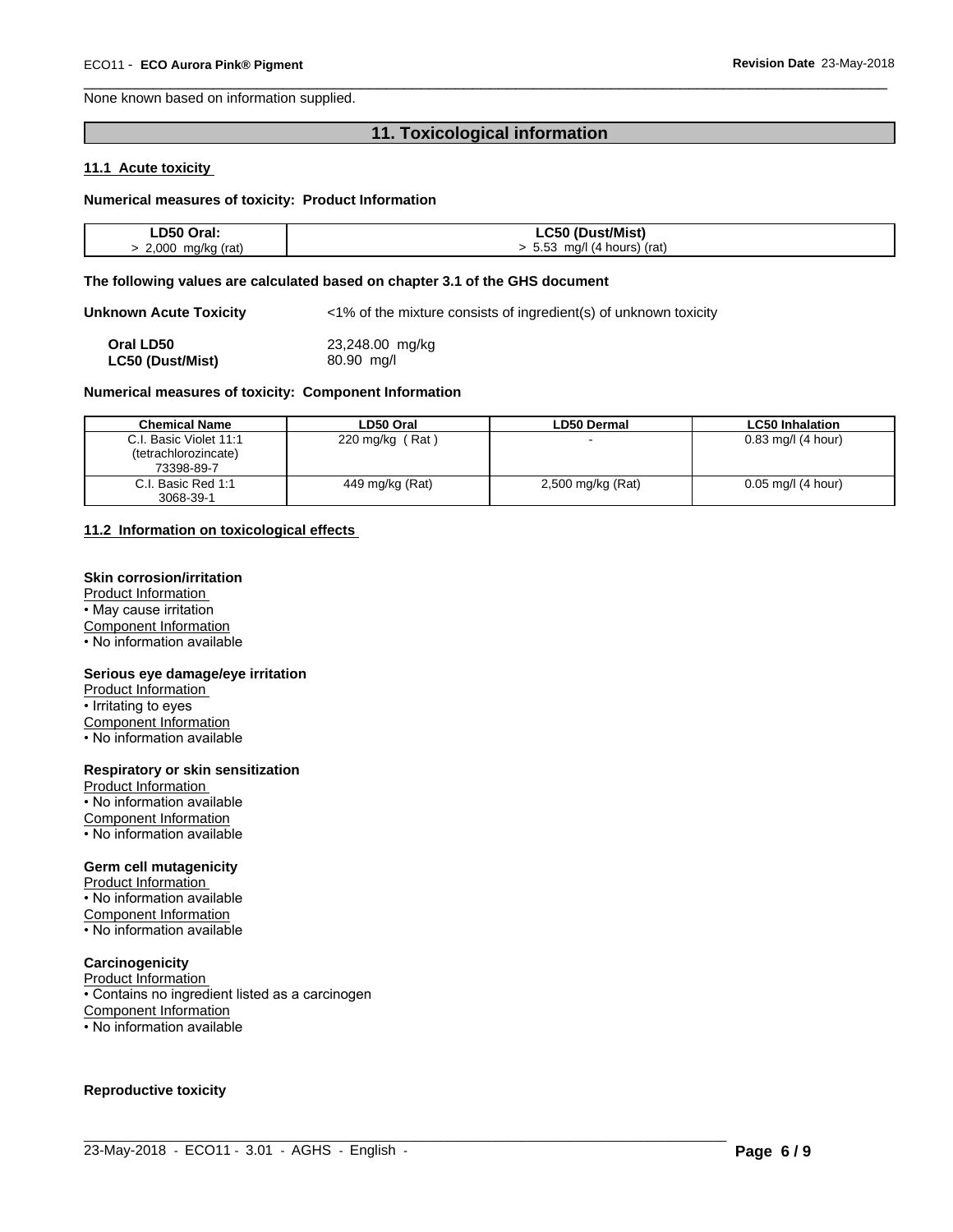Product Information • No information available Component Information • No information available

#### **STOT - single exposure** No information available

#### **STOT - repeated exposure**

• No known effect

## **Other adverse effects**

Product Information • No information available Component Information • No information available

## **Aspiration hazard**

Product Information

• No information available

Component Information

• No information available

## **12. Ecological information**

 $\overline{\phantom{a}}$  ,  $\overline{\phantom{a}}$  ,  $\overline{\phantom{a}}$  ,  $\overline{\phantom{a}}$  ,  $\overline{\phantom{a}}$  ,  $\overline{\phantom{a}}$  ,  $\overline{\phantom{a}}$  ,  $\overline{\phantom{a}}$  ,  $\overline{\phantom{a}}$  ,  $\overline{\phantom{a}}$  ,  $\overline{\phantom{a}}$  ,  $\overline{\phantom{a}}$  ,  $\overline{\phantom{a}}$  ,  $\overline{\phantom{a}}$  ,  $\overline{\phantom{a}}$  ,  $\overline{\phantom{a}}$ 

## **12.1 Toxicity**

**Ecotoxicity No information available** 

1.01 % of the mixture consists of components(s) of unknown hazards to the aquatic environment

### **Ecotoxicity effects**

## **12.2 Persistence and degradability**

Total Biodegradation = 0.78% (based on computer modeling).

#### **12.3 Bioaccumulative potential**

Discharge into the environment must be avoided

#### **12.4 Mobility in soil**

No information available.

#### **12.5 Other adverse effects**

No information available

## **13. Disposal Considerations**

#### **13.1 Waste treatment methods**

Dispose of in accordance with federal, state, and local regulations.

## **14. Transport Information**

 $\_$  ,  $\_$  ,  $\_$  ,  $\_$  ,  $\_$  ,  $\_$  ,  $\_$  ,  $\_$  ,  $\_$  ,  $\_$  ,  $\_$  ,  $\_$  ,  $\_$  ,  $\_$  ,  $\_$  ,  $\_$  ,  $\_$  ,  $\_$  ,  $\_$  ,  $\_$  ,  $\_$  ,  $\_$  ,  $\_$  ,  $\_$  ,  $\_$  ,  $\_$  ,  $\_$  ,  $\_$  ,  $\_$  ,  $\_$  ,  $\_$  ,  $\_$  ,  $\_$  ,  $\_$  ,  $\_$  ,  $\_$  ,  $\_$  ,

**DOT** Not regulated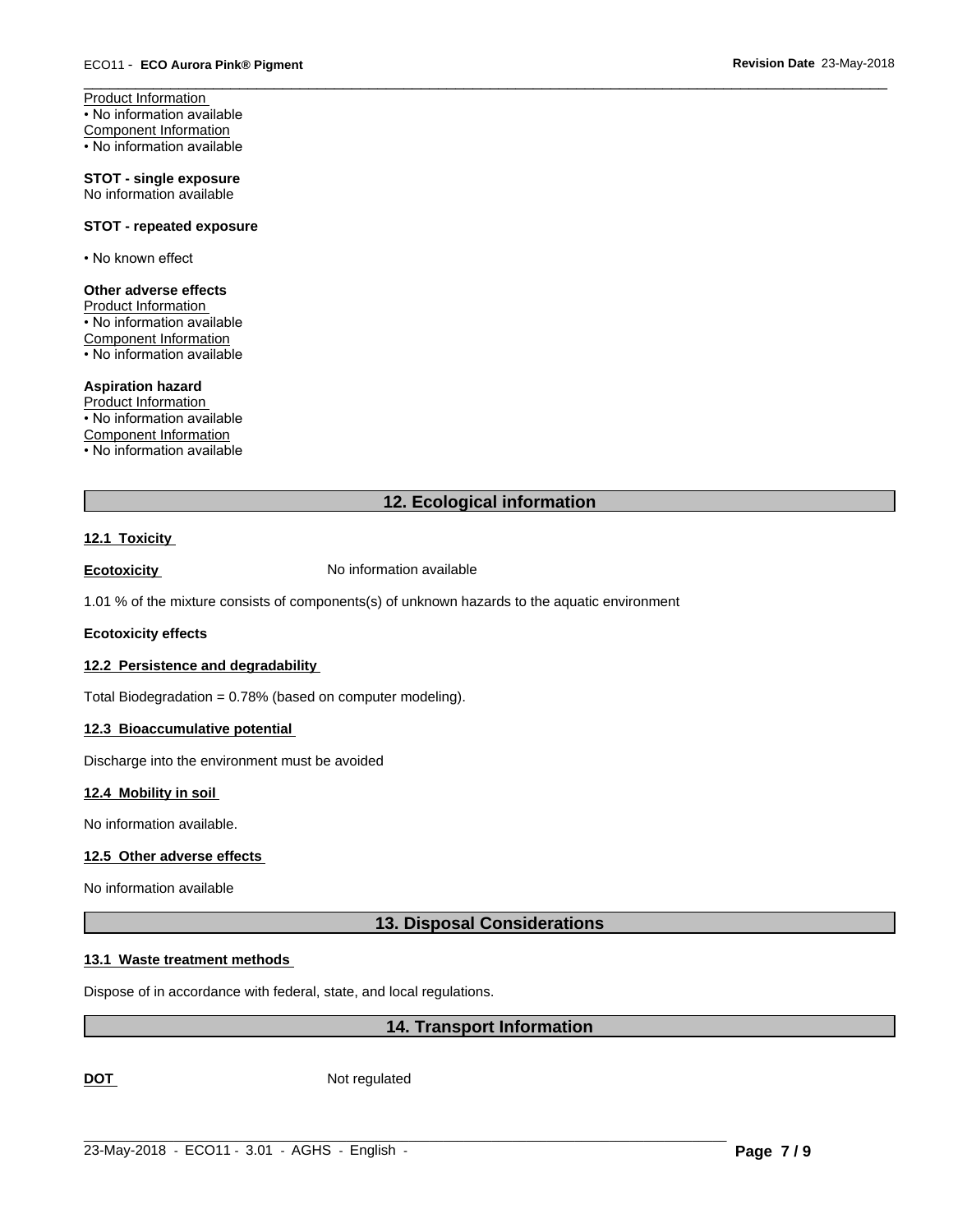| <b>MEX</b>  | Not regulated |  |
|-------------|---------------|--|
| <b>IMDG</b> | Not regulated |  |
| <b>IATA</b> | Not regulated |  |

## **15. Regulatory information**

| 15.1 International Inventories                                                   |                                  |
|----------------------------------------------------------------------------------|----------------------------------|
| <b>TSCA</b><br><b>DSL</b><br><b>EINECS/ELINCS</b><br><b>ENCS</b><br><b>IECSC</b> | Complies<br>Complies<br>Complies |
| <b>KECL</b><br><b>PICCS</b><br><b>AICS</b><br><b>NZIOC</b>                       | -<br>-<br>-                      |

 **TSCA** - United States Toxic Substances Control Act Section 8(b) Inventory

 **DSL** - Canadian Domestic Substances List

 **EINECS/ELINCS** - European Inventory of Existing Chemical Substances/European List of Notified Chemical Substances

 **PICCS** - Philippines Inventory of Chemicals and Chemical Substances

 **ENCS** - Japan Existing and New Chemical Substances

 **IECSC** - China Inventory of Existing Chemical Substances

 **KECL** - Korean Existing and Evaluated Chemical Substances

 **PICCS** - Philippines Inventory of Chemicals and Chemical Substances

 **AICS** - Australian Inventory of Chemical Substances

 **NZIoC** - New Zealand Inventory of Chemicals

#### **15.2 U.S. Federal Regulations**

#### **SARA 313**

Section 313 of Title III of the Superfund Amendments and Reauthorization Act of 1986 (SARA). This product contains a chemical or chemicals which are subject to the reporting requirements of the Act and Title 40 of the Code of Federal Regulations, Part 372:

| <b>Chemical Name</b>                              | <b>SARA 313</b><br>Threshold Values % | Weight-% |
|---------------------------------------------------|---------------------------------------|----------|
| Violet 11:1<br>C.I. Basic<br>(tetrachlorozincate) | . . v                                 |          |
| 73398-89-7                                        |                                       |          |

#### **15.3 Pesticide Information**

#### Not applicable

#### **15.4 U.S. State Regulations**

#### **California Proposition 65**

This product contains the following Proposition 65 chemicals:

| <b>Chemical Name</b>           | <b>California Prop. 65</b>   |
|--------------------------------|------------------------------|
| C.I. Basic Violet 10 - 81-88-9 | Carcinoɑen                   |
|                                |                              |
|                                | <b>16. Other information</b> |

| <b>NFPA</b> | <b>Health Hazard -</b> | Flammability -      | Instability -            | <b>Physical and chemical</b>         |
|-------------|------------------------|---------------------|--------------------------|--------------------------------------|
| <b>HMIS</b> | <b>Health Hazard 2</b> | <b>Flammability</b> | <b>Physical Hazard 0</b> | hazards -<br>Personal protection $X$ |

## **Legend:**

*ACGIH (American Conference of Governmental Industrial Hygienists) Ceiling* (C)